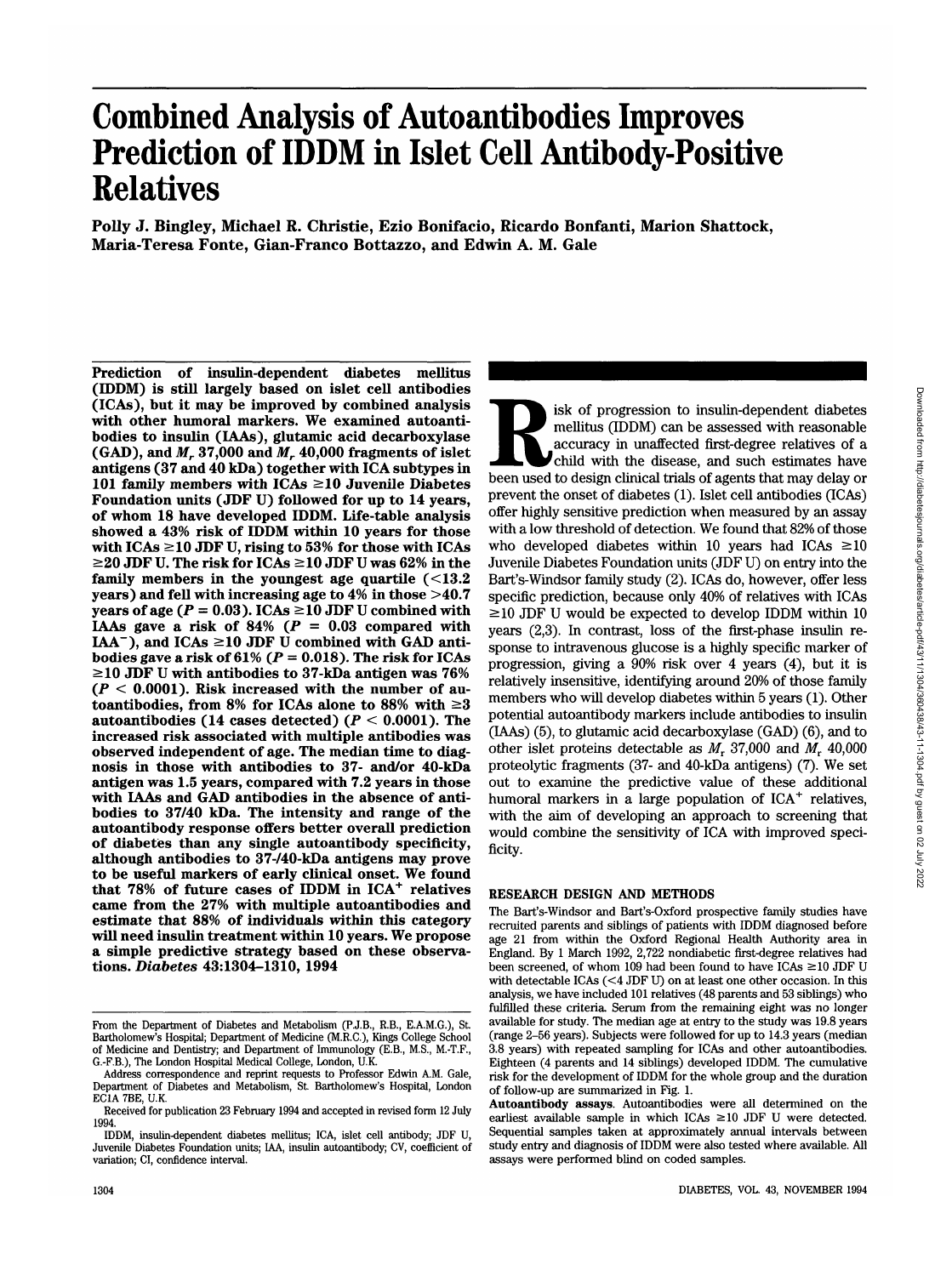

**2 10 JDFu 101 96 74 61 50 32 20 14 13 11 10**

FIG. 1. The cumulative risk of IDDM for the whole study population. The number of subjects included in each year of follow-up is shown below the figure.

*ICAs.* Undiluted sera were screened for conventional ICA-IgG by means of indirect immunofluorescence on  $4-\mu m$  cryostat sections of blood group O human pancreas (8). Positive samples were then titered by doubling dilutions in phosphate-buffered saline on tissue obtained from a single pancreas under standard incubation conditions (9). Local standard sera calibrated to 2, 4, 8,16, 32, and 80 JDF U were included in each assay. End-point titers were converted to JDF U (10). The coefficients of variation (CVs) between assays for control sera with 8,32, and 80 JDF U tested in 13 consecutive assays were 11, 7, and 6%, respectively, when expressed geometrically (SD log<sub>2</sub> JDF U/mean log<sub>2</sub> JDF U). The threshold of ICA detection was 4 JDF U.

*IAAs.* IAAs were assayed using a modification of the methods described by Palmer et al. (5) and Kurtz et al. (11). Sera were extracted using acid-washed, dextran-coated charcoal to remove endogenous insulin; 80 ul of serum was then incubated for 48 h at 4°C with 80  $\mu$ l of 40 mmol/1 phosphate buffer and  $5.3 \times 10^{-3}$  pmol radiolabeled human insuling (specific activity 2,000 Ci/mmol; Amersham, Amersham, U.K.), with and without excess (2.55 pmol/tube) cold insulin (Actrapid, Novo Nordisk, Bagsvaerd, Denmark). The immunoglobulin fraction was precipitated using polyethylene glycol 6000 (12.9% wt/vol) and washed. The specific binding was calculated by subtracting the counts in the presence of cold insulin from the counts without the cold insulin. Results were expressed as percentage displaced binding. The CVs between assays for control sera with percentage displaced binding of 1, 10, and 50 were 25, 26, and sera with percentage displaced binding of 1, 10, and 50 were 25, 26, and<br>0%, respectively. Individuals were classified as IAA<sup>+</sup> if the corrected binding was  $>3$  SD above the mean of 172 adult blood donors (mean  $\pm$ SD;  $-0.04 \pm 0.26\%$  displaced binding).

*GAD antibodies.* Antibodies to GAD in sera were measured by determining the enzyme activity immunoprecipitated by sera from a soluble extract of rat brain, as previously described (12). GAD activity immunoprecipitated was calculated relative to a standard positive serum included in each assay. The intra-assay CV was 15.4%. Sera were regarded as positive for anti-GAD antibodies if the relative antibody activity exceeded 2 SD of the activity in sera from a group of 30 healthy control individuals (mean  $\pm$  SD; 6.2  $\pm$  3.4% of positive control subjects). Using this assay, antibodies to GAD were found in 16 of 25 newly diagnosed patients with IDDM (12) and 1 of 28 control subjects (13).

*Antibodies to 37- and 40-kDa islet antigens.* Antibodies to 37- and 40-kDa islet antigens were measured by immunoprecipitation of [ 35S]methionine-labeled proteins from RIN 5AH cells extracted in Triton X-114 detergent as described previously (7). Immunoprecipitates were treated with trypsin (0.1 mg/ml) before sodium dodecyl sulfate-polyacrylamide electrophoresis and autoradiography. Serum samples were regarded as positive for antibodies to tryptic fragments of islet 64-kDa antigens if a band corresponding to the appropriate polypeptide could be detected on the autoradiogram. Antibody activities on positive samples were quantified by densitometric scanning of bands on autoradiograms expressing band density relative to that in a standard antibodypositive serum used in previous studies. Using this assay, antibodies to 37- and/or 40-kDa antigens were detected in 21 of 27 patients with newly diagnosed IDDM and in 0 of 26 control subjects (14).

*ICA subtypes.* ICAs have been subclassified on the basis of the ability of rat brain homogenate to inhibit islet staining in the ICA assay. This has been shown to correlate with staining pattern; those ICAs inhibited by rat brain homogenate give a  $\beta$ -cell selective or restrictive pattern, while those not inhibited give a whole islet or unrestricted pattern (15).



FIG. 2. Antibody combinations grouped according to level of ICAs, showing the number of individuals within each category.

Inhibition experiments were performed on samples with ICAs  $\geq$ 20 JDF U using Wistar-Furth rat brain homogenate. Sera were preincubated overnight with either rat brain homogenate or homogenate buffer. Each was titered to end point in phosphate-buffered saline and tested in the ICA assay (15). Sera were classified as inhibited if the end-point titer in the sample preincubated with rat brain homogenate was two or more doubling dilutions less than that preincubated with homogenization buffer only. A control serum in which ICA staining was completely inhibited by rat brain homogenate and one in which staining was not inhibited were included in each assay.

Statistical analysis. life tables were used to estimate the time to development of IDDM. Follow-up time for each subject was calculated from the date when ICAs  $\geq$ 10 JDF U were first detected. The start of insulin treatment was used as the date of diagnosis of IDDM.  $\chi^2$  testing was used to assess associations between antibodies and with age. Survival experience was compared using the Lee-Desu statistic in SPSS-PC. Point estimates of risk are quoted as cumulative risk (95% confidence interval [CI]).

# RESULTS

**Prevalence of autoantibodies.** The combinations of anti bodies detected in individuals grouped according to level of ICAs are shown in Fig. 2. Thirty-six individuals had ICAs alone, 38 had ICAs and one other antibody, 16 had two others, 7 had three others, and 4 had all the antibodies tested.  $ICAs  $\geq$  80 JDF U were most frequent in children in the lowest$ age quartile,  $\langle 13.2 \rangle$  years of age ( $P = 0.03$ ). Antibodies to 37-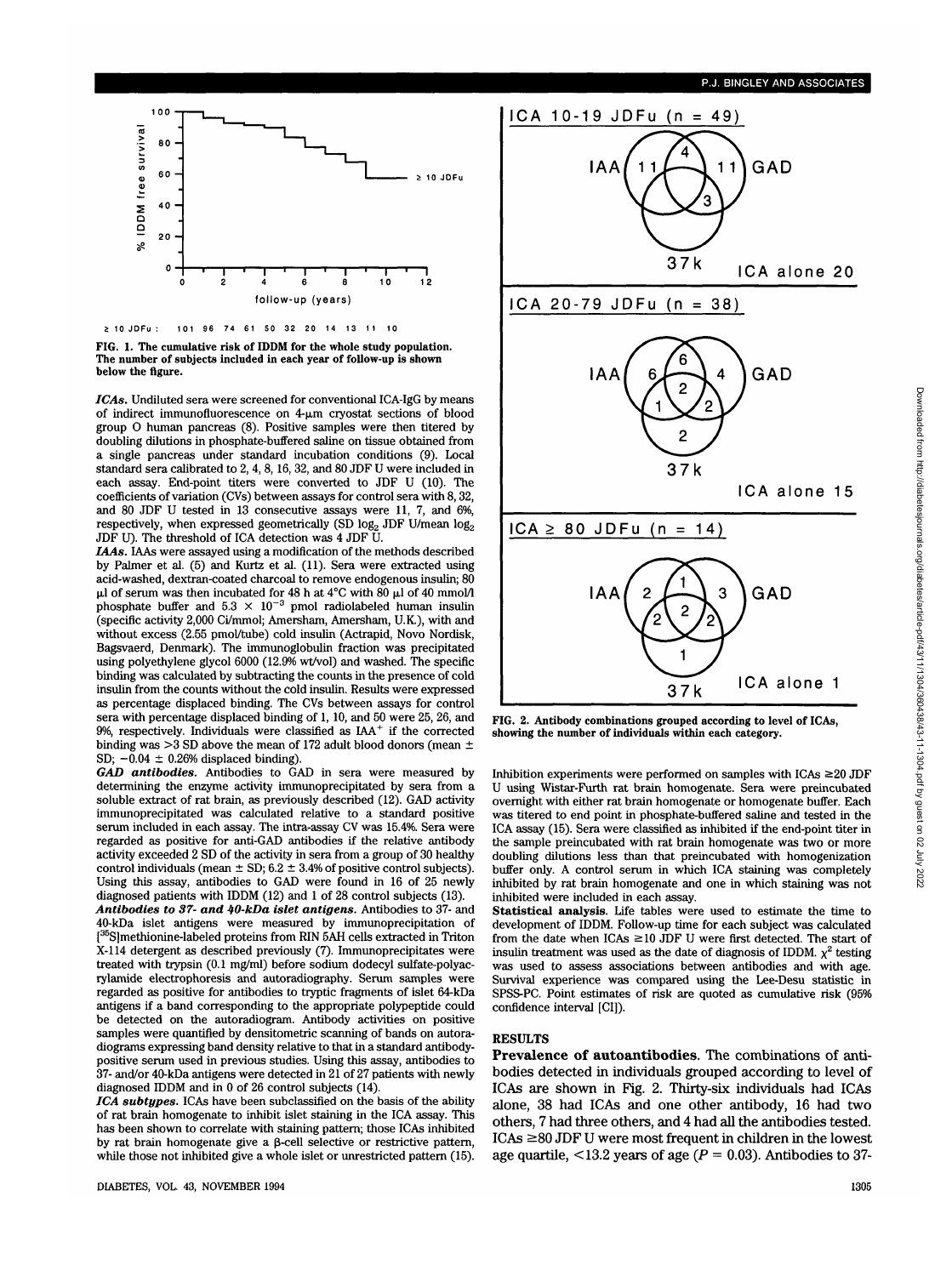| TABLE 1                                                         |  |  |  |
|-----------------------------------------------------------------|--|--|--|
| Characteristics of subjects who developed IDDM during follow-up |  |  |  |

|                  | Sex | Age at<br>entry | Years before<br>diagnosis | <b>ICAs</b><br>(JDF U) | <b>IAAs</b><br>(SD score) | GAD (% positive)<br>control serum) | 37 kDa (% positive)<br>control serum) | 40 kDa (% positive<br>control serum) |
|------------------|-----|-----------------|---------------------------|------------------------|---------------------------|------------------------------------|---------------------------------------|--------------------------------------|
| <b>Siblings</b>  |     |                 |                           |                        |                           |                                    |                                       |                                      |
|                  | M   | 3.0             | 0.2                       | 37                     | 5.8                       | 47                                 |                                       |                                      |
| 2                | F   | 6.2             | 0.7                       | > 80                   | 10.6                      | 15                                 |                                       |                                      |
| 3                | F   | 17.2            | 0.7                       | 80                     | 20.7                      | 379                                | 50                                    | 100                                  |
| 4                | M   | 2.1             | 1.1                       | > 80                   | 50.2                      | $\overline{2}$                     |                                       | 31                                   |
| 5                | M   | $3.6\,$         | 1.5                       | > 80                   | 0.9                       | 3                                  | 105                                   | 93                                   |
| 6                | M   | 6.6             | 1.9                       | 30                     | 4.6                       | $\overline{2}$                     | 86                                    | 93                                   |
|                  | M   | 9.6             | 3.2                       | 49                     | 5.7                       | 90                                 | 82                                    | 104                                  |
| 8                | M   | 12.2            | 4.3                       | 80                     | 3.3                       | 8                                  | 43                                    | 44                                   |
| 9                | F   | 18.9            | 4.4                       | 50                     | 1.8                       | 12                                 |                                       |                                      |
| 10               | F   | 10.3            | 5.2                       | 13                     | $-0.8$                    | 56                                 |                                       |                                      |
| 11               | F   | 2.7             | 6.0                       | 13                     | 3.8                       | 103                                |                                       |                                      |
| $12\phantom{.0}$ | M   | 17.6            | 6.7                       | 16                     | 0.7                       | 124                                |                                       |                                      |
| 13               | M   | 5.6             | 7.3                       | 30                     | 20.8                      | 30                                 |                                       |                                      |
| 14               | M   | 15.6            | 8.5                       | 30                     | 6.6                       | 30                                 |                                       |                                      |
| Parents          |     |                 |                           |                        |                           |                                    |                                       |                                      |
| 15               | F   | 45.5            | 0.4                       | 80                     | $-2.4$                    | 16                                 | 80                                    | 78                                   |
| 16               | M   | 30.5            | 2.2                       | 52                     | 2.0                       | 8                                  | $\overline{7}$                        | 75                                   |
| 17               | F   | 40.4            | 4.7                       | 15                     | 0.7                       | 90                                 |                                       |                                      |
| 18               | M   | 36.1            | 8.1                       | 10                     | 3.4                       | 85                                 |                                       |                                      |

—, negative.

and/or 40-kDa antigens were more frequent in those with ICAs  $\geq 80$  JDF U ( $P < 0.0001$ ) and in children in the lowest age quartile  $(P = 0.04)$ , but IAAs and GAD antibodies were not significantly associated with ICA titer or age. There were no significant associations between IAAs, antibodies to GAD, and antibodies to 37- and/or 40-kDa antigens. Multiple antibodies were detected more frequently in individuals with ICAs ≥80 JDF U ( $P$  < 0.05).

*Family members who developed IDDM during followup.* The characteristics of the 18 family members who developed IDDM and the autoantibodies detected are shown in Table 1. The median time to diagnosis of IDDM was 2.7 years.

*Effect of age.* Of the 25 individuals who were <13.2 years of age at entry into the study, 10 developed IDDM, compared with 4 of 25 family members in the second age quartile (aged between 13.2 and 19.5 years), 3 of those in the third quartile (aged 19.5 to 40.7 years), and 1 in the highest age quartile. The cumulative risk of diabetes within 10 years was 62% (CI 33-92%) in the youngest age-group, 40% (CI 6-75%) in the second quartile, 35% (CI 0-74%) in the third quartile, and 4% (CI 0-22%) in those  $>40.7$  years of age ( $P = 0.02$ ).

*Quantitative measurement of ICAs.* Of the 49 individuals with ICAs between 10 and 19 JDF U, 5 developed IDDM; the cumulative risk of IDDM within 10 years in this group was 34% (CI 8-60%). Of the 38 with ICAs of 20-79 JDF U, 7 became diabetic, giving a 10-year cumulative risk of 52% (CI 16-88%). Of the 14 with ICAs  $\geq$ 80 JDF U, 6 developed IDDM. The cumulative risk of IDDM within 5 years was 63% (CI 33-100%). Only one individual in this group remained nondiabetic after 5 years of follow-up. The survival curves were significantly different in the three groups ( $P < 0.0001$ ) (Fig. 3A).

*ICA subtype.* Inhibition of ICA staining with rat brain homogenate could be examined in 44 individuals with high titer ICAs ( $\geq$ 20 JDF U); this method could not be applied to those with lower titers. ICAs were inhibited in seven; one of these developed IDDM after 5 years. Rat brain homogenate did not inhibit ICA staining in 29, and in 8 samples, the results were equivocal (combined risk 61% after 10 years, CI 31-90%). The risk of diabetes was not significantly increased by the exclusion of individuals in whom ICA staining was not inhibited.

*IAAs.* IAAs were positive in 37 family members, of whom 11 developed IDDM after a median follow-up of 3.2 years. The cumulative risk after 10 years was 84% (CI 55-100%) in IAA+ and  $23\%$  (CI 6-41%) in IAA<sup>-</sup> individuals, and the survival curves were significantly different ( $P = 0.03$ ). Five family members developed diabetes between 4 and 8.5 years after entry, so that after only 5 years of follow-up, there was no significant difference in survival curves of  $IAA<sup>+</sup>$  and  $IAA$ groups (cumulative risk at 5 years  $25\%$  [CI 7-42%] in IAA<sup>+</sup> vs. 12% [CI 2-22%] in  $IAA^-$ ) (Fig. 3B).

*GAD antibodies.* Antibodies to GAD were detected in 40 family members overall and in 12 of those who developed diabetes. The difference in the survival curves for groups with and without GAD antibodies after 10 years was not statistically significant ( $P = 0.18$ ) (Fig. 3C).

*Antibodies to 37- and 40-kDa antigens.* Antibodies to the 37- and 40-kDa islet antigens were found in 13 individuals. An additional four had antibodies to the 40-kDa antigen only. Nine of the patients who developed IDDM had antibodies to one or both antigens. All of these developed diabetes within 5 years of study entry. The median time to diabetes was 1.5 years. The cumulative risk of IDDM within 5 years was 76% (CI 46-100%) in those with 37-kDa antibodies compared with 7% (CI 0-15%) in those without ( $P < 0.0001$ ). After 10 years, a total of nine cases had been diagnosed in 37/40 kDa antibody-negative family members, and the risk in this group was 38% (CI 17-60%) (Fig. 3D). The cumulative risk of IDDM within 5 years in those with antibodies to 40-kDa antigen was 61% (CI 33-85%).

*Combining autoantibodies.* The risk of diabetes increased with the number of antibody specificities detected. Of 36 individuals (36% of the cohort) with ICA alone, only 1 developed IDDM. The cumulative risk of IDDM within 10 years in this group was 6% (CI 0-18%). Of the 38 individuals with ICA and one other autoantibody, 3 developed IDDM; the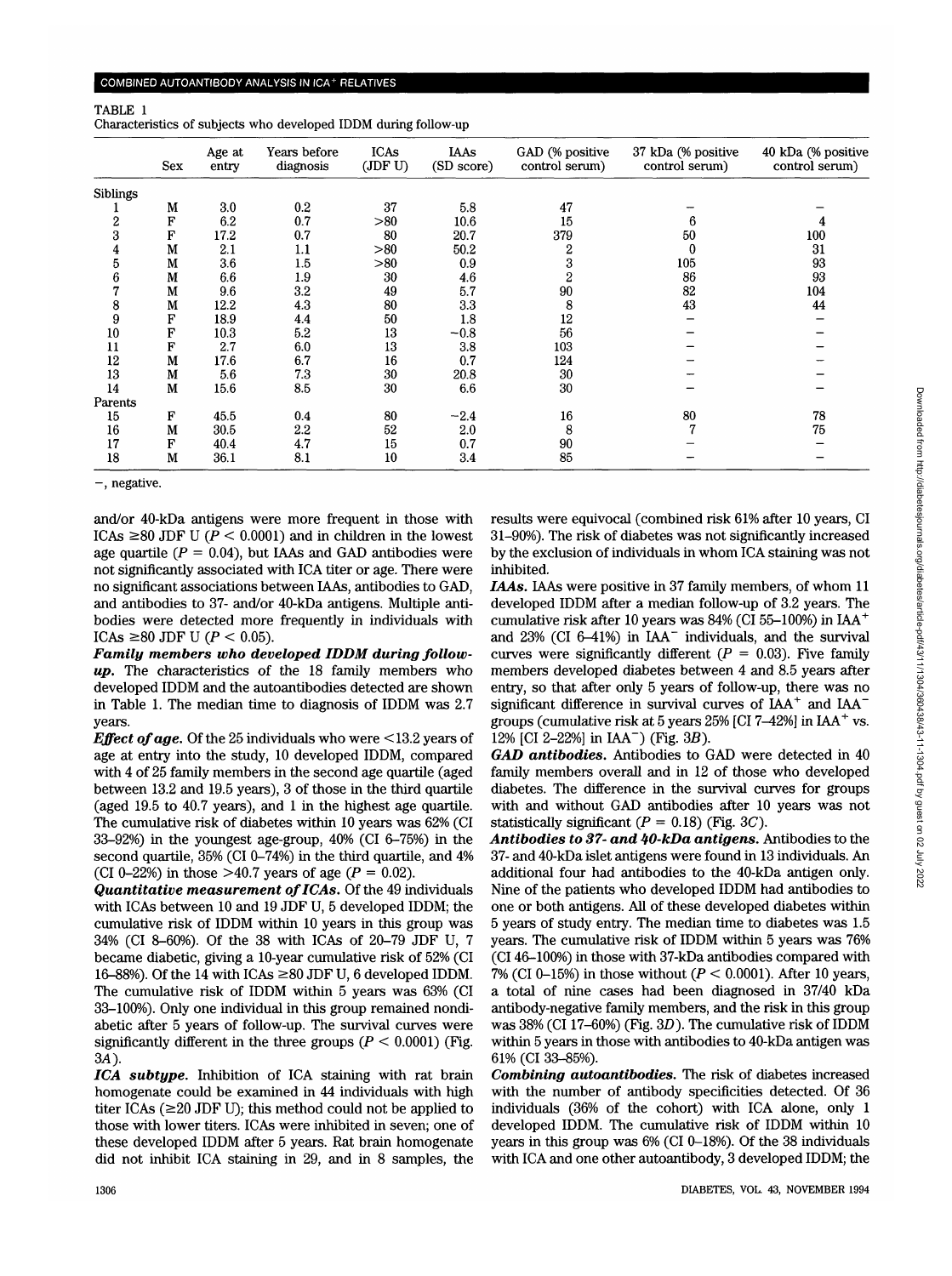

FIG. 3. The cumulative risk of IDDM at 10 years by level of ICAs  $(A)$ , IAAs at entry  $(B)$ , autoantibodies to GAD at entry  $(C)$ , and autoantibodies to 37-kDa antigen  $(D)$ .

cumulative risk of IDDM by 10 years was 27% (CI 0-54%). The group of 27 family members who had at least three of the five autoantibodies tested contributed 14 of the 18 cases in the study (median time to diabetes 2.0 years, range 0.2-8.5 years), and the cumulative risk of IDDM within 10 years was 88% (CI 66-100%) (Fig. 4).

This effect was also seen in family members with moderate levels of ICAs. Of the cohort, 87 had ICAs between 10 and 79 JDF U and 35 had ICAs alone; one of these developed IDDM, giving a cumulative risk of IDDM by 10 years of 6%. An additional 38 had this level of ICA and a single additional antibody; 3 of these developed IDDM, giving a cumulative risk of IDDM within 10 years of 30%. Of the 19 individuals with this level of ICA in association with two or more additional antibodies, 8 developed IDDM, and the cumulative risk of IDDM within 10 years was 84% (CI 56-100%).

The relationship between risk of diabetes and the number of antibodies appeared to be independent of age. The risk increased with the number of antibodies within each age quartile. In the youngest quartile, the cumulative risk of IDDM within 10 years associated with ICAs alone was 0%, with two antibodies was 12%, and with three or more

antibodies was  $88\%$  ( $P = 0.003$ ). In the second quartile, the risks were 15, 50, and 100% (NS); in the third quartile, risks were 0,20, and 63% (NS), and in the oldest quartile, they were 0, 0, and 67%, respectively *(P =* 0.03).

Family members with three or more autoantibodies, who



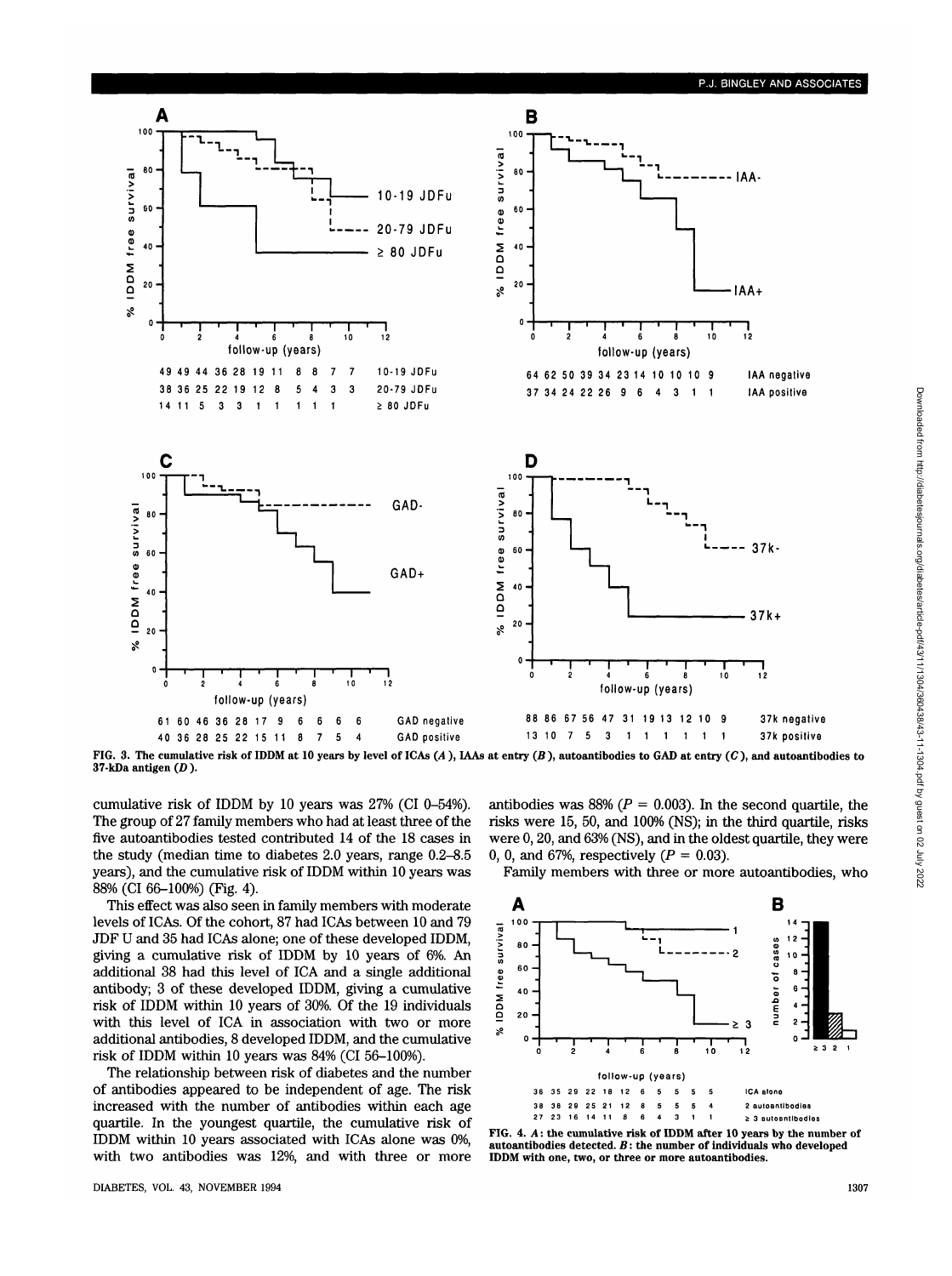were 37- and/or 40-kDa antibody positive, had a median time to diagnosis of 1.5 years compared with 7.2 years in those with ICAs, IAAs, and GAD antibodies in the absence of 37- or 40-kDa antibodies. The cumulative risks of IDDM within 5 years were 64% (CI 37-91%) in the former group and 9% (CI 0-25%) in the latter. By 9 years, however, the cumulative risk of IDDM in those with ICAs, IAAs, and antibodies to GAD in the absence of 37- or 40-kDa antibodies was 100%, and the survival curves over the whole study period were not significantly different.

*Changes in autoantibodies before diagnosis.* **Serial** samples were examined from 14 of the family members who developed diabetes. Up to four samples per case were tested. Most individuals showed the same combination of antibody specificities throughout follow-up. The only changes in IAAs and antibodies to GAD were that one child (case 5) was IAA<sup>-</sup> at study entry but had high levels of the autoantibodies 4 months before diagnosis, and one parent (case 18) had GAD binding of 85% at study entry 8.1 years before diagnosis, but this was within the normal range in later samples. Sequential samples were tested from eight of nine individuals who were initially 37- and 40-kDa antibody negative and who later developed diabetes. These latest samples were taken between 0.3 and 2.7 years before insulin was started. Only one individual (case 10) appeared to develop 37- or 40-kDa antibodies between entry into the study and onset of diabetes. The antibodies were weakly positive for the first time in the last sample taken 2.7 years before diagnosis, having been negative in samples taken 30 and 18 months earlier.

# DISCUSSION

All screening procedures aim for high sensitivity, to avoid missing future cases, combined with sufficient specificity to avoid false-positive results and unnecessary treatment. These aims inevitably conflict, because the specificity of a screening method is reciprocally related to its sensitivity. The more confident we become that individuals in a certain category will develop diabetes, the greater the proportion of those at risk we thereby exclude from the possible benefits of intervention. Highly sensitive prediction of IDDM in family members can be achieved with ICAs, provided an assay with a low detection threshold is used (2,3). In the Gainesville study, 13 of 40 future cases had ICAs < 10 JDF U at entry into the study (3), while current analysis of the Bart's-Windsor and Bart's-Oxford family studies shows that 7 of 28 future cases were  $ICA^-$  (<4 JDF U) at entry, and that 3 of these had detectable ICAs during follow-up. We set out to develop an approach that would retain the sensitivity of ICAs as an initial screening procedure, while enhancing their predictive value by combined analysis with other diabetes-associated autoantibodies.

High-titer ICAs offer more specific prediction (2), but raising the ICA threshold from 10 to 20 JDF U only increased the cumulative risk from 43 to 53% after 10 years, while excluding 5 of 18 cases. Some ICAs are inhibited by rat brain homogenate, stain predominantly  $\beta$ -cells ( $\beta$ -cell-selective or restricted ICAs), and carry a lower risk of progression than ICAs that are not inhibited by rat brain homogenate (15,16). These differences in ICA can currently only be assessed in sera with higher titers of ICA; only 44 could be evaluated, of which 7 were inhibited. Although this subtype was associated with a relatively low risk of IDDM, elimination from the analysis of those with ICAs  $\geq 20$  JDF U only raised the cumulative risk from 53 to 61% (not significant).

IAAs and antibodies to GAD and to 37- and 40-kDa islet antigens are all strongly associated with IDDM. IAAs and antibodies to 37- and 40-kDa antigens achieved a significant increase in cumulative risk in  $ICA^+$  individuals, but in each patient, this was associated with loss of sensitivity. IAAs were the most useful marker in combination with ICAs, increasing the risk at 10 years to 84%, but seven cases were  $IAA<sup>-</sup>$  at initial testing. In contrast with previous studies (17), IAAs did not distinguish those with rapid onset of disease. Antibodies to GAD were present in 66% of those who progressed to diabetes but did not significantly increase the level of risk. Antibodies to 37-kDa antigen were, in contrast, highly specific markers for IDDM, associated with a 76% risk of IDDM within 5 years, but were found in only 50% of future cases. This confirms observations in monozygotic twins discordant for IDDM (12) and patients with polyendocrine autoimmunity (18).

Clear advantages emerged when all the markers were analyzed in combination. We found that 27 of the original cohort and 14 of 18 of those ICA<sup>+</sup> relatives who progressed to diabetes had two or more additional autoantibodies (Fig. 4). In other words, 78% of future cases came from 27% of the ICA+ population. Life-table analysis shows that individuals in this category have an estimated 88% risk of developing diabetes within 10 years, irrespective of the presence or absence of metabolic abnormalities.

ICAs  $\geq 80$  JDF U are associated with a very high risk of progression to IDDM, and excluding those with ICA staining inhibited by rat brain homogenate from the analysis increased the cumulative risk to 100% within 5 years. There is, therefore, little scope for improving prediction in this group. Only 6 of 18 individuals who progressed to IDDM fell into this category, however. Since 12 cases came from those with ICAs from 10 to 79 JDF U, conferring a cumulative risk of only 17% within 5 years and 40% within 10 years, this is the category within which we need to improve prediction. Our analysis suggests that this can be achieved by considering antibody markers in combination. Overall, 87 individuals had ICAs from 10 to 79 JDF U, and identification of those with at least two other autoantibody species enabled us to characterize a subgroup of 19 with an 84% risk of diabetes within 10 years. The approach is useful even with ICAs of 10-19 JDF U, because those with two other autoantibodies had a 63% risk of IDDM within 10 years. IAAs and antibodies to GAD proved particularly useful in those with ICAs between 10 and 79 JDF U. The detection of IAAs and/or antibodies to GAD identified over half the cases and were associated with risk at 10 years of 81 and 63%, respectively. Antibodies to 37- and 40-kDa antigens were associated with high titer ICAs and did not improve prediction in those with lower titers.

Because the risk of progression to diabetes is inversely related to age, and because children are more likely to have high levels of ICAs, antibodies to 37 kDa, and multiple antibodies, our findings might simply reflect these associations. This does not appear to be the case. A gradient of risk existed even within the youngest quartile, such that no children with ICAs alone developed IDDM, those with one other antibody had a cumulative risk within 10 years of 12%, and all those with two or more other antibodies developed diabetes. A similar pattern of risk is found at all ages. ICAs alone confer a low risk of IDDM in any age-group, while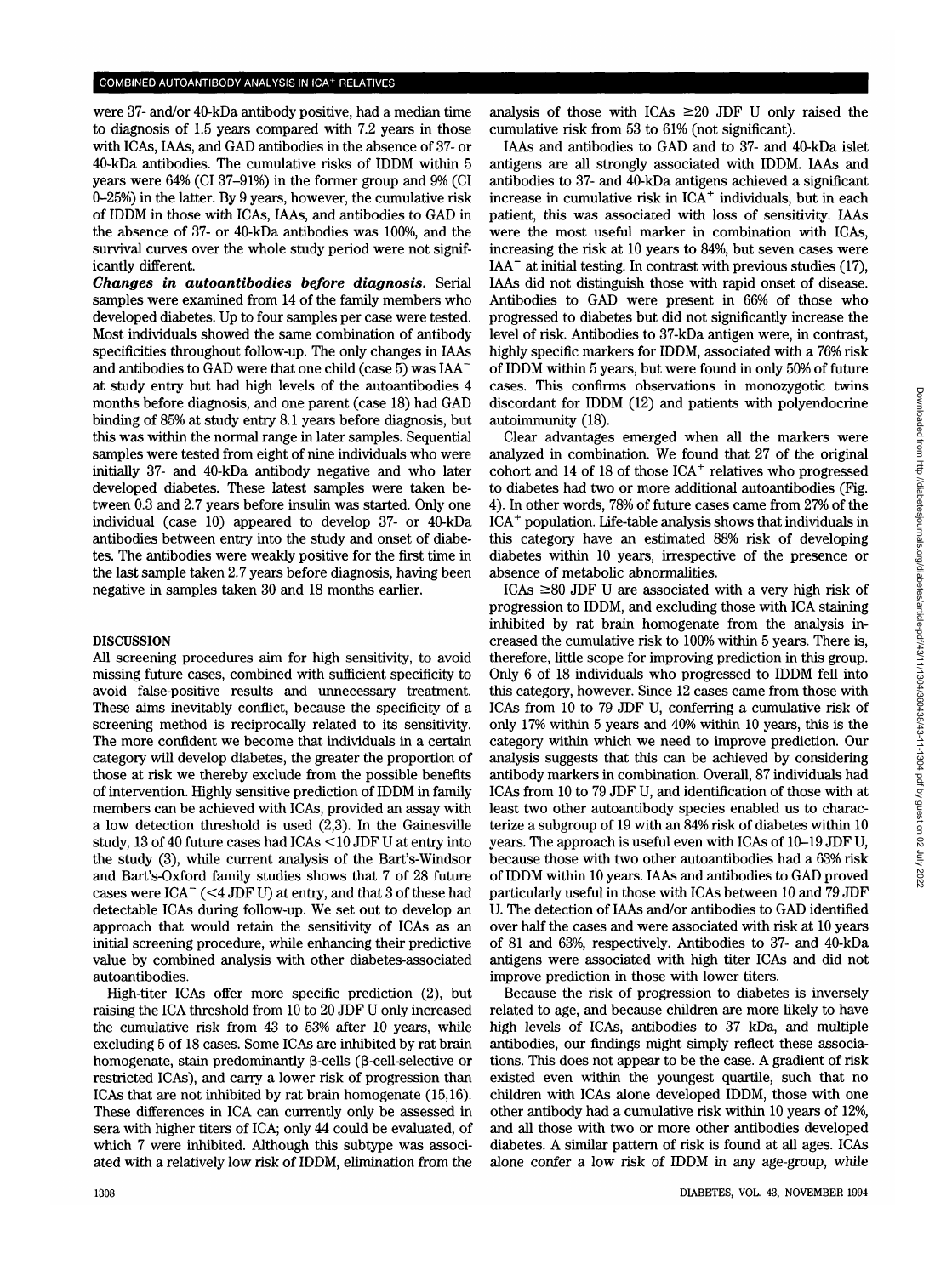individuals with three or more antibodies had a cumulative risk of IDDM of 100% if aged <20 years and of 66% if older than this. Analysis of the risk associated with different levels of ICAs, with IAAs, and with antibodies to GAD showed that the gradient of cumulative risk was similar within each age-group.

These findings imply that the intensity and range of the humoral autoimmune response determines overall risk. Our approach can therefore readily be extended to other candidates on the ever-growing list of anti-islet antibodies (19). Antibody type may, however, influence time to diabetes; antibodies to the 37- and 40-kDa antigens were detected when clinical onset of diabetes was imminent, while the combination of ICAs, IAAs, and antibodies to GAD was associated with a similar risk of diabetes over the 10 years, but was also found in those in whom clinical onset of diabetes was delayed. Antibodies to 37 or 40 kDa therefore appear to be associated with both high-titer ICAs and rapid progression to diabetes. Examination of sequential samples suggests that levels of antibodies to 37- and 40-kDa antigens change little during the disease prodrome, rather than appearing toward the time of diagnosis. This, in turn, suggests that they reflect true differences in the underlying disease process and not just a stage in its development.

An individual's probability of developing diabetes can be set out as a decision tree. Family history is the first major risk determinant, and the sibling of a child with IDDM within our region has an  $\sim$ 3% risk of becoming diabetic within 10 years (1), rising to 43% in those with ICAs  $\geq$ 10 JDF U, and to 88% with the screening strategy we propose (Fig. 5). Even higher specificity can be achieved in those with loss of the first-phase insulin response in the intravenous glucose tolerance test  $(4)$ , but metabolic screening of ICA<sup>+</sup> individuals will miss the majority of the at-risk population, at least from a single screening point (1). Further, those it identifies are likely to have advanced  $\beta$ -cell damage, with a correspondingly reduced margin of benefit from therapy. We have estimated that ICAs are much less predictive of diabetes in those with no family history of the disease (20) and have proposed a screening strategy based on sequential analysis of genetic and immune markers for the general population. In family members, however, a logical approach would be to use ICA as the initial screen, using a low threshold assay, followed by testing for other antibodies in those who screen positive. Metabolic testing could then be used to its best effect within the high-risk category to identify those with and without end-stage prediabetes. The decision tree approach is sufficiently flexible to allow other characteristics, such as age (3), to be taken into account, and could allow precise targeting of those individuals who might benefit most from therapy.

In conclusion, ICAs, despite technical limitations, remain sensitive markers of future IDDM. Prognosis is strongly related to the number of antibody specificities detected. The practical implication is that a single screening test promises to identify  $>75\%$  of future cases of IDDM in ICA<sup>+</sup> relatives, including those with relatively low levels of ICAs. The presence of antibodies to the 37- and 40-kDa antigens may supplement metabolic testing as an indication of the rate of progression to diabetes. This approach offers a simple potential means to identify candidates for intensive follow-up and for secondary prevention.



**FIG. 5. Two complementary approaches to decision tree analysis of risk** in family members with  $ICAs \geq 10$  JDF U. The percentages shown **represent the cumulative risk of developing IDDM within 10 years based on autoantibodies detected at entry into the study.** *A***: a summary of the results presented in this study.** *B***: a demonstration that the value of combined marker analysis lies mainly in those with lower titers of ICAs.**

## ACKNOWLEDGMENTS

The Bart's-Oxford study is supported by the British Diabetic Association and the Joint Research Board of St. Bartholomew's Hospital. Further support was given by the Juvenile Diabetes Foundation and the University of Oxford Medical Research Fund. M.R.C. is a Royal Society University Research Fellow, E.B. was supported by the Autoimmune Diseases Charitable Trust, and M.T.F. was funded by the University of Rome.

We would like to thank all the families participating in the Bart's-Windsor and Bart's-Oxford family study and the pediatricians and physicians throughout the Oxford region for continuing support. We are grateful to the project administrator Pam Sawtell and the fieldworkers Sarah Jones, Margaret Keggin, Denise Morgans, and Sallie Wall, who have helped with sample collection.

#### **REFERENCES**

- 1. Bingley PJ, Bonifacio E, Gale EAM: Can we really predict IDDM? *Diabetes* 42:213-220, 1993
- Bottazzo GF: Quantification of islet-cell antibodies and prediction of insulin-dependent diabetes. *Lancet* 335:147-149, 1990
- Schwartz S, Malone J, Shah S, Vadheim C, Rotter JI: A prospective study<br>of the development of diabetes in relatives of patients with insulin-<br>dependent diabetes. N Engl J Med 323:1167-1172, 1990<br>4. Vardi P, Crisa L, Jackso
- tolerance test insulin secretion less than or greater than the first percentile in islet cell antibody positive relatives of type 1 (insulin- dependent) diabetic patients. *Diabetologia* 34:93-102, 1991
- 5. Palmer JP, Asplin CM, Clemons P, Lyen K, Tatpati O, Raghu PK, Paquette TL: Insulin antibodies in insulin-dependent diabetes before insulin treat-

P.J. BINGLEY AND ASSOCIATES